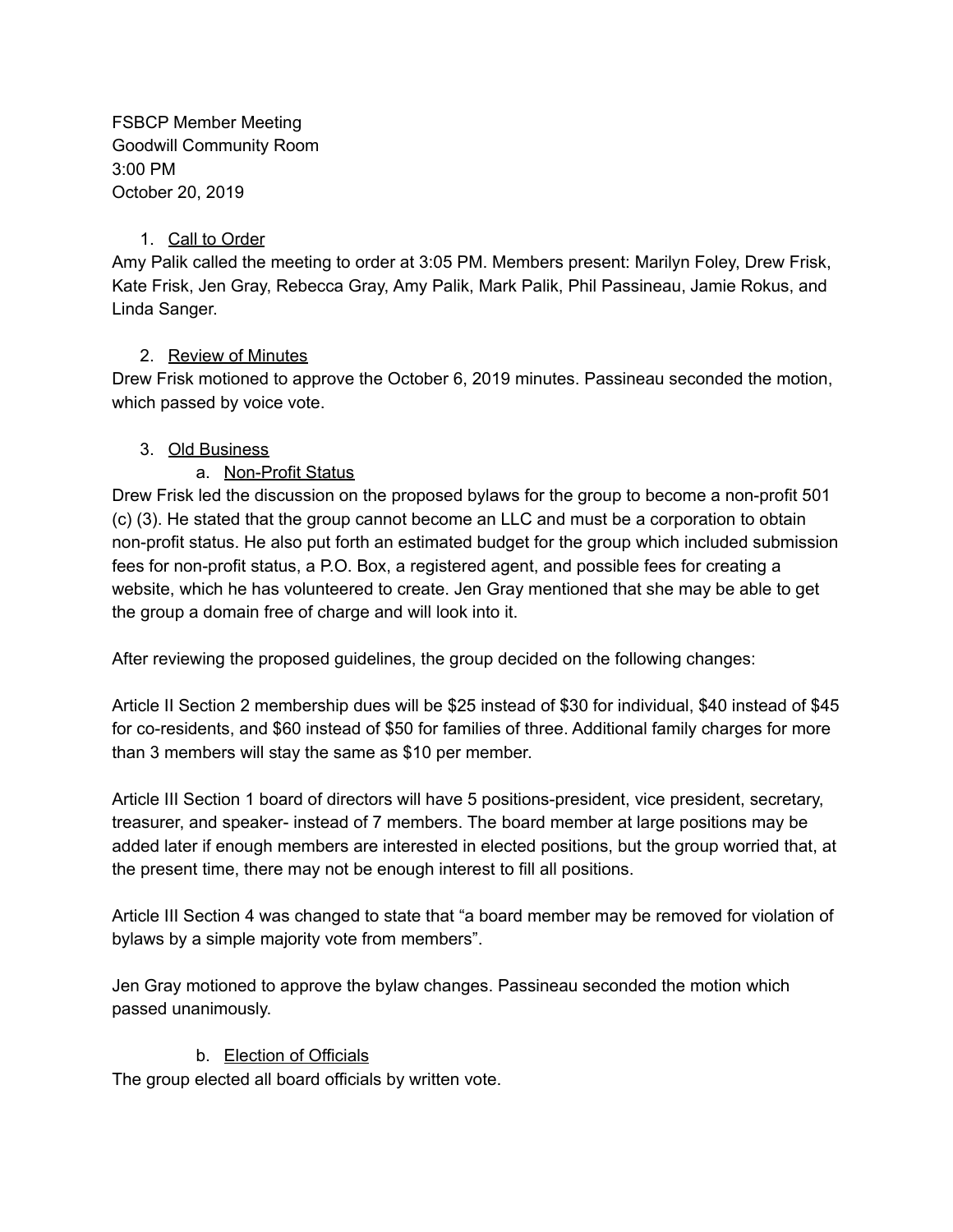Amy Palik nominated Drew Frisk for president. Jen Gray seconded the motion. Drew Frisk was elected unanimously.

Rebecca Gray nominated Jen Gray for vice president. The motion was seconded by Drew Frisk. Amy Palik nominated herself, which was seconded by Foley. Palik was elected vice president 7-1.

Passineau nominated Kate Frisk for secretary. Foley seconded the motion which passed unanimously.

Amy Palik informed the group that member Tammy Stiltanen had nominated herself for treasurer via absentee voting. Rokus seconded the motion and Stiltanen was elected unanimously.

Due to further interest of members, Amy Palik moved to reinstate the two positions of board members at large. Kate Frisk seconded the motion, which passed by voice vote.

Amy Palik nominated Jen Gray, Rokus seconded. Passineau nominated himself, which was seconded by Drew Frisk. Both were elected unanimously.

# c. Meetings with City/County Officials

Rokus reported that she has scheduled a meeting with a member of the county ground committee to talk about possible locations and to see how the county could become involved. The meeting will take place on Tuesday, October 22 at 9:00 AM and any members are welcome to join.

## d. Location Scouting Reports

Rokus, Jen Gray, and Foley reported on their meeting with the airport committee member. They were shown two possible sites, one being the proposed temporary site and another that could potentially become more permanent. The permanent site would be leased to the group by the airport and had been discussed three years ago as a possible location for the city. Rokus plans to speak with members who tried to pursue that route three years ago to find out what the hang-ups were in getting the site started. If the group does decide to move forward with this property, a detailed proposal will need to be brought forward to the airport committee. Rokus also stated that many of the group's questions could not be answered by the airport representative and will need to be brought up to the city. Rokus intends to email all the questions to the mayor in hopes of getting a better response.

## 4. New Business

a. Logo

Amy Palik has spoken to her niece, a designer, about creating an official logo for the group. Her niece has volunteered her time to create one but wanted to know if the group felt there should be a deadline for having the logo. Members decided that there would be no need for the logo within the coming weeks.

b. Additional Help